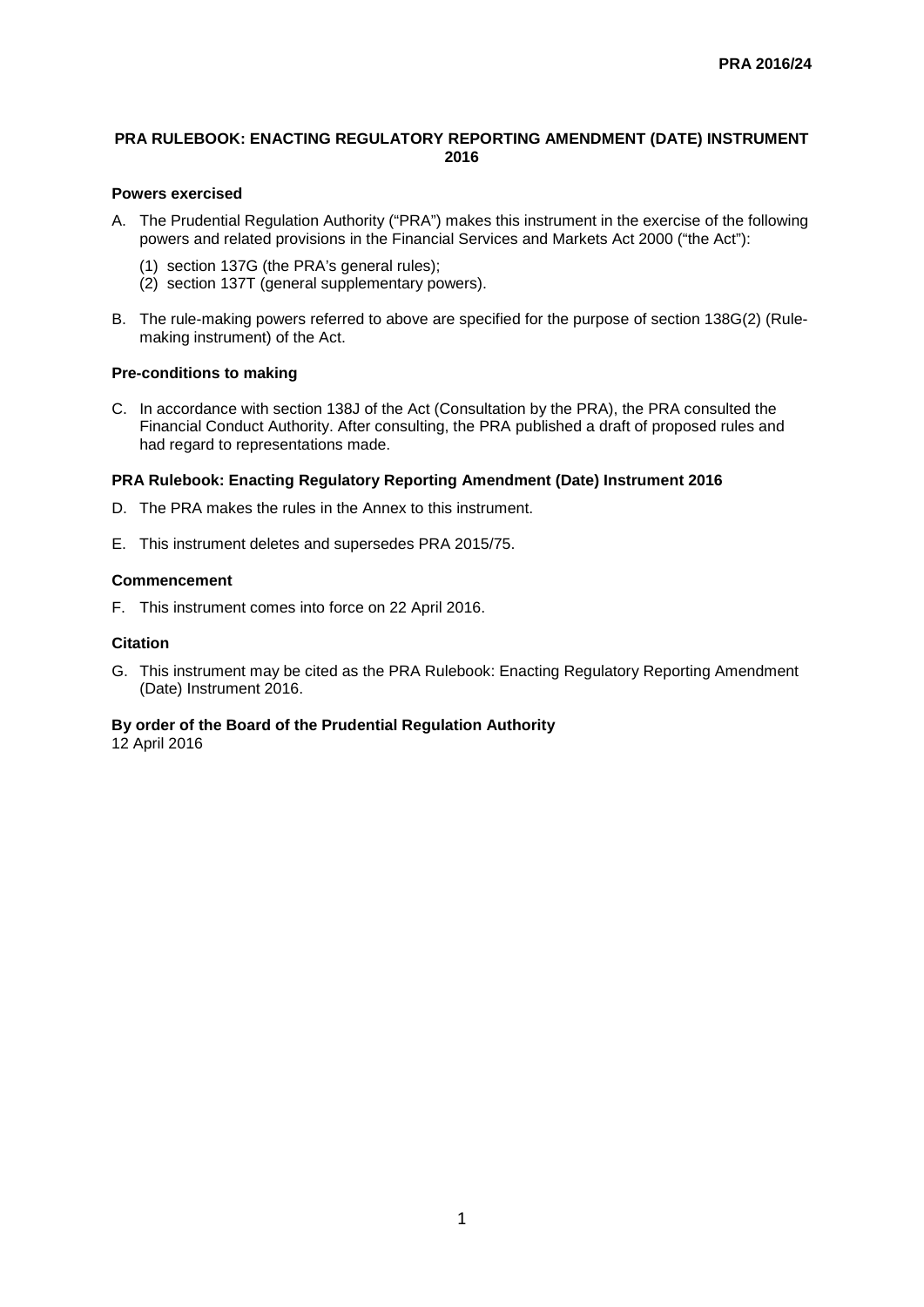## **Annex**

In this Annex new text is underlined and deleted text is struck through.

# **Part**

# **REGULATORY REPORTING**

…

…

# **7 REGULATED ACTIVITY GROUP 1**

7.1 The applicable *data items* referred to in the table in 6.1 are set out according to *firm* type in the table below:

| RAG <sub>1</sub>                                  | Prudential category of firm, applicable data items and reporting format (1) |                     |              |                                                                                                                                                                                            |              |                                             |
|---------------------------------------------------|-----------------------------------------------------------------------------|---------------------|--------------|--------------------------------------------------------------------------------------------------------------------------------------------------------------------------------------------|--------------|---------------------------------------------|
|                                                   | UK bank                                                                     | Building<br>society | Non-EEA bank | EEA bank that<br>has permission<br>to accept<br>deposits and<br>that has its<br>registered<br>office (or, if it<br>has no<br>registered<br>office, its head<br>office) outside<br>the $EU$ | Credit union | Dormant<br>account fund<br>operator<br>(12) |
| <b>Description of</b><br>data item                |                                                                             |                     |              |                                                                                                                                                                                            |              |                                             |
|                                                   |                                                                             |                     |              |                                                                                                                                                                                            |              |                                             |
| Liquidity Buffer FSA050 ((14), FSA050 ((14),      |                                                                             |                     |              |                                                                                                                                                                                            |              |                                             |
| Qualifying<br>Securities                          | $(17)$ and $(18)$ } $(17)$ and $(18)$ }                                     |                     |              |                                                                                                                                                                                            |              |                                             |
| Funding                                           | FSA051 ((14), FSA051 ((14),                                                 |                     |              |                                                                                                                                                                                            |              |                                             |
| Concentration $(17)$ and $(18)$ $(17)$ and $(18)$ |                                                                             |                     |              |                                                                                                                                                                                            |              |                                             |
| Pricing data                                      | FSA052 ((14), FSA052 ((14),                                                 |                     |              |                                                                                                                                                                                            |              |                                             |
|                                                   | $(18)$ and $(19)$ ) $(18)$ and $(19)$ )                                     |                     |              |                                                                                                                                                                                            |              |                                             |
| Retail and                                        | FSA053 ((14), FSA053 ((14),                                                 |                     |              |                                                                                                                                                                                            |              |                                             |
| corporate<br>funding                              | $(17)$ and $(18)$ $(17)$ and $(18)$                                         |                     |              |                                                                                                                                                                                            |              |                                             |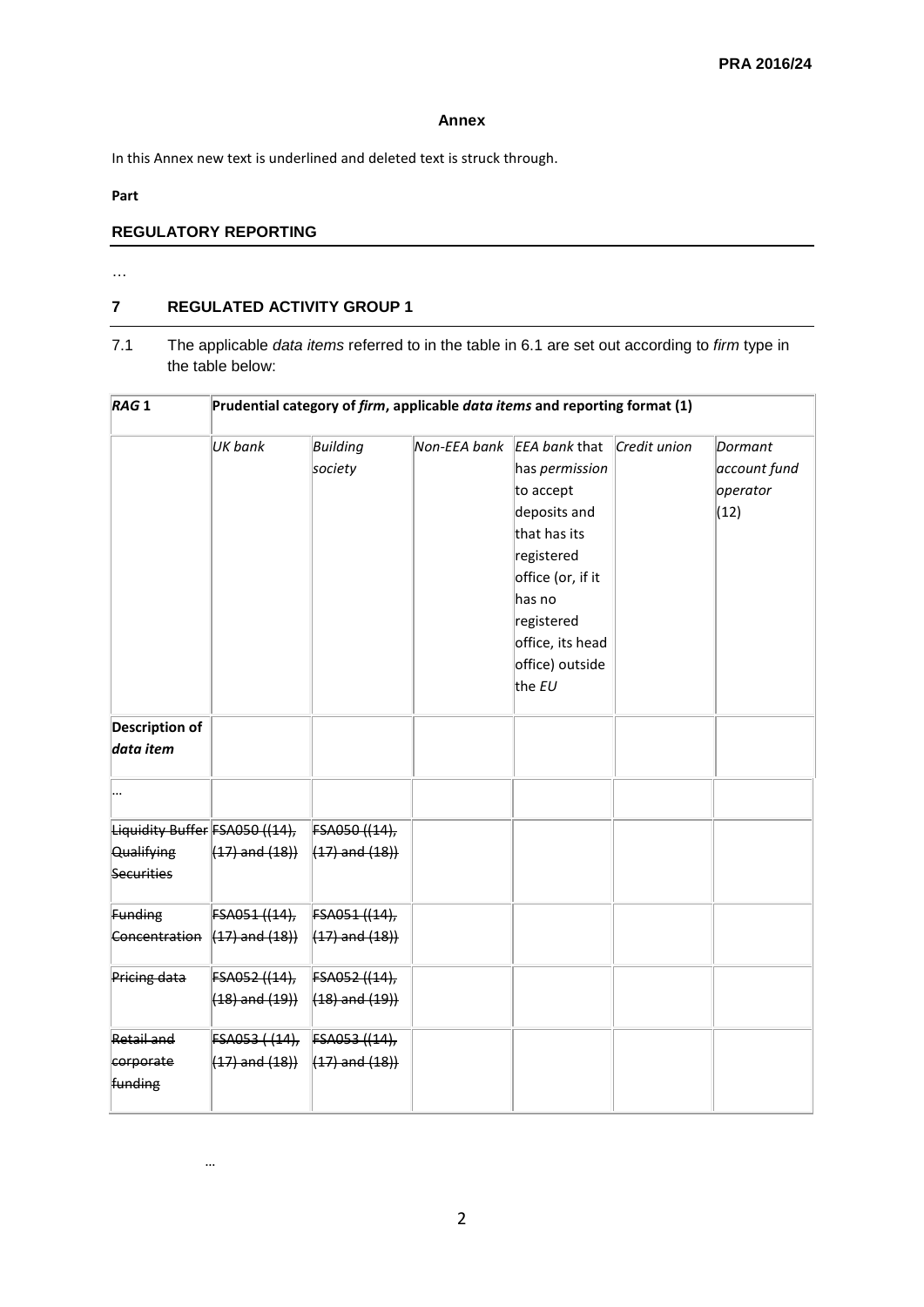- (14) A *firm* must complete this item separately on each of the following bases that are applicable.
	- (a) It must complete it on an individual basis (including on the basis of the *firm's UK branch*) unless it is a *group liquidity reporting firm* in a *UK DLG by modification*. Therefore even if it has an *individual consolidation permission* it must complete the item on an unconsolidated basis by reference to the *firm* alone.
	- (b) If it is a *group liquidity reporting firm* in a *UK DLG by modification*, it must complete the item on the basis of that group. [deleted]
- (17) (16) applies, except that sub paragraphs (c), (d) and (e) do not apply, meaning that *material currencies* must not be recorded separately. [deleted]
- …

…

7.2 The applicable reporting frequencies for submission of *data items* and periods referred to in 7.1 are set out in the table below according to *firm* type. Reporting frequencies are calculated from a *firm's accounting reference date*, unless indicated otherwise.

| RAG <sub>1</sub>    |                                                      |            |                                                                                                                                                                                    |                                             |
|---------------------|------------------------------------------------------|------------|------------------------------------------------------------------------------------------------------------------------------------------------------------------------------------|---------------------------------------------|
| Data<br><i>item</i> | Unconsolidated UK<br>banks and building<br>societies | Individual | Report on a UK consolidation group<br>consolidated UK banks or, as applicable, defined liquidity<br>and building societies group basis by UK banks and building RAG 1<br>societies | Other<br>members of                         |
|                     |                                                      |            |                                                                                                                                                                                    |                                             |
| FSA050              | Monthly $((2))$                                      |            | Monthy((2))                                                                                                                                                                        | Monthly ((2))                               |
|                     | $FSAO51$ Monthly $((2))$                             |            | Monthly $((2))$                                                                                                                                                                    | Monthly (2)                                 |
| <b>FSA052</b>       | Weekly or monthly ((2)<br>and (7)                    |            | Weekly or monthly ((2) and (8))                                                                                                                                                    | Weekly or<br>$ $ monthly $((2)$<br>and (7)) |
| FSA053              | Quarterly (2)                                        |            | Quarterly (2)                                                                                                                                                                      | Quarterly (2)                               |

|    |     | If the report is on an individual basis (including by reference to the firm's UK branch)<br>the reporting frequency is as follows: |
|----|-----|------------------------------------------------------------------------------------------------------------------------------------|
|    | (a) | weekly if the firm is a standard frequency liquidity reporting firm; and                                                           |
|    | (b) | monthly if the firm is a low frequency liquidity reporting firm. [deleted]                                                         |
| ΄8 |     | If the report is by reference to the firm's UK DLG by modification the reporting                                                   |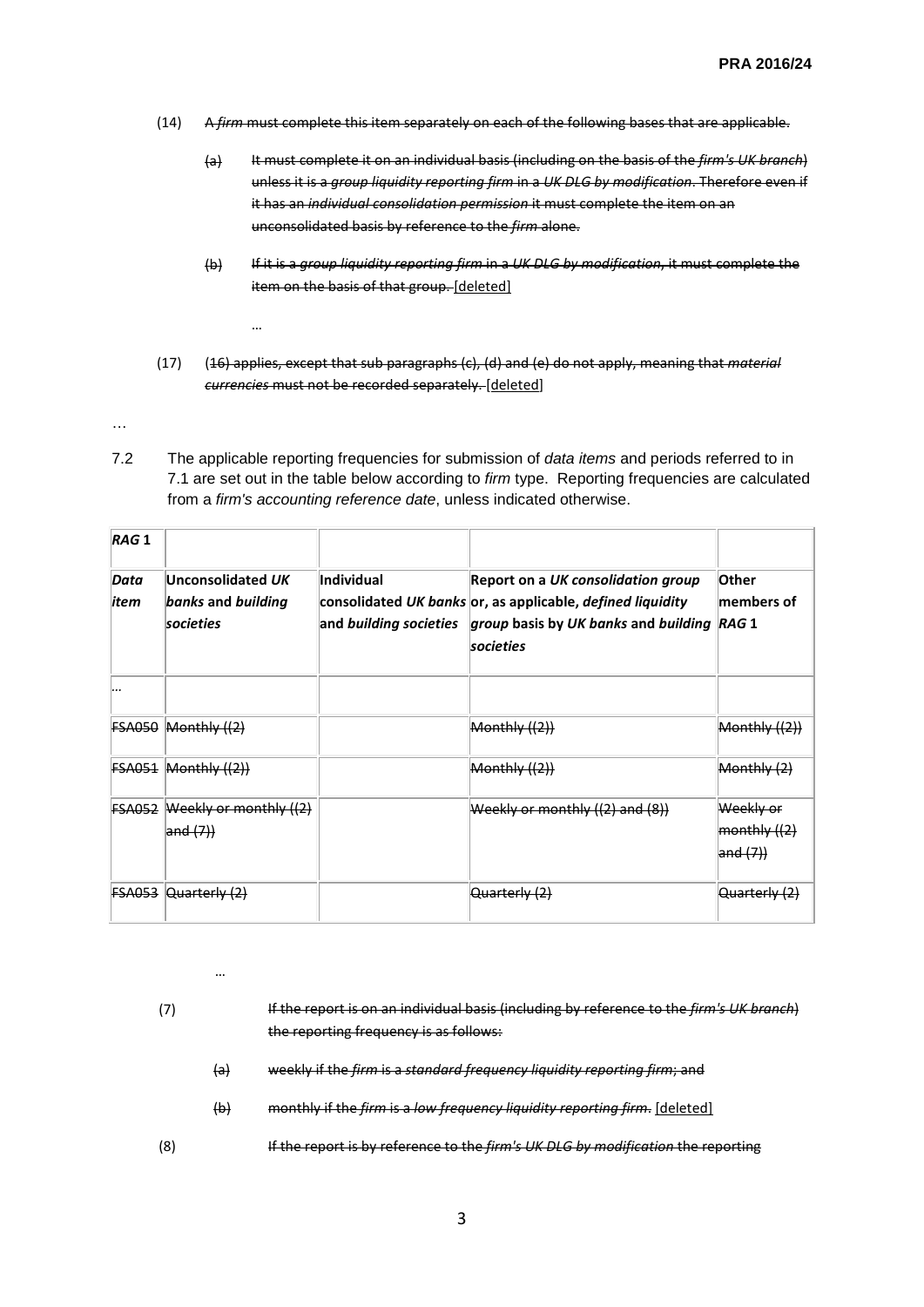frequency is:

- (a) weekly if the *group liquidity standard frequency reporting conditions* are met;
- (b) monthly if the *group liquidity low frequency reporting conditions* are met. [deleted]
- 7.3 The applicable due dates for submission referred to in the table in 6.1 are set out in the table below. The due dates are the last day of the periods given in the table below following the relevant reporting frequency period set out in *7.2*, unless indicated otherwise.

| RAG <sub>1</sub> |              |                                                                                                                                                                             |                     |           |                    |        |
|------------------|--------------|-----------------------------------------------------------------------------------------------------------------------------------------------------------------------------|---------------------|-----------|--------------------|--------|
| Data item        | <b>Daily</b> | <b>Weekly</b>                                                                                                                                                               | <b>Monthly</b>      | Quarterly | <b>Half yearly</b> | Annual |
| ٠.,              |              |                                                                                                                                                                             |                     |           |                    |        |
| <b>FSA050</b>    |              |                                                                                                                                                                             | 15 business<br>days |           |                    |        |
| <b>FSA051</b>    |              |                                                                                                                                                                             | 15 business<br>days |           |                    |        |
| <b>FSA052</b>    |              | 22.00 hours<br>(London time) days<br>on the second<br>business day<br>immediately<br>following the<br>last day of the<br>reporting<br>period for the<br>item in<br>question | 15 business         |           |                    |        |
| <b>FSA053</b>    |              |                                                                                                                                                                             | 15 business<br>days |           |                    |        |

…

# **9 REGULATED ACTIVITY GROUP 3**

…

9.2 The applicable *data items* referred to in the table in 6.1 for a *UK designated investment firm* are set out in the table below:

| RAG <sub>3</sub>                |                           |
|---------------------------------|---------------------------|
| Description of <i>data item</i> | Applicable data items (1) |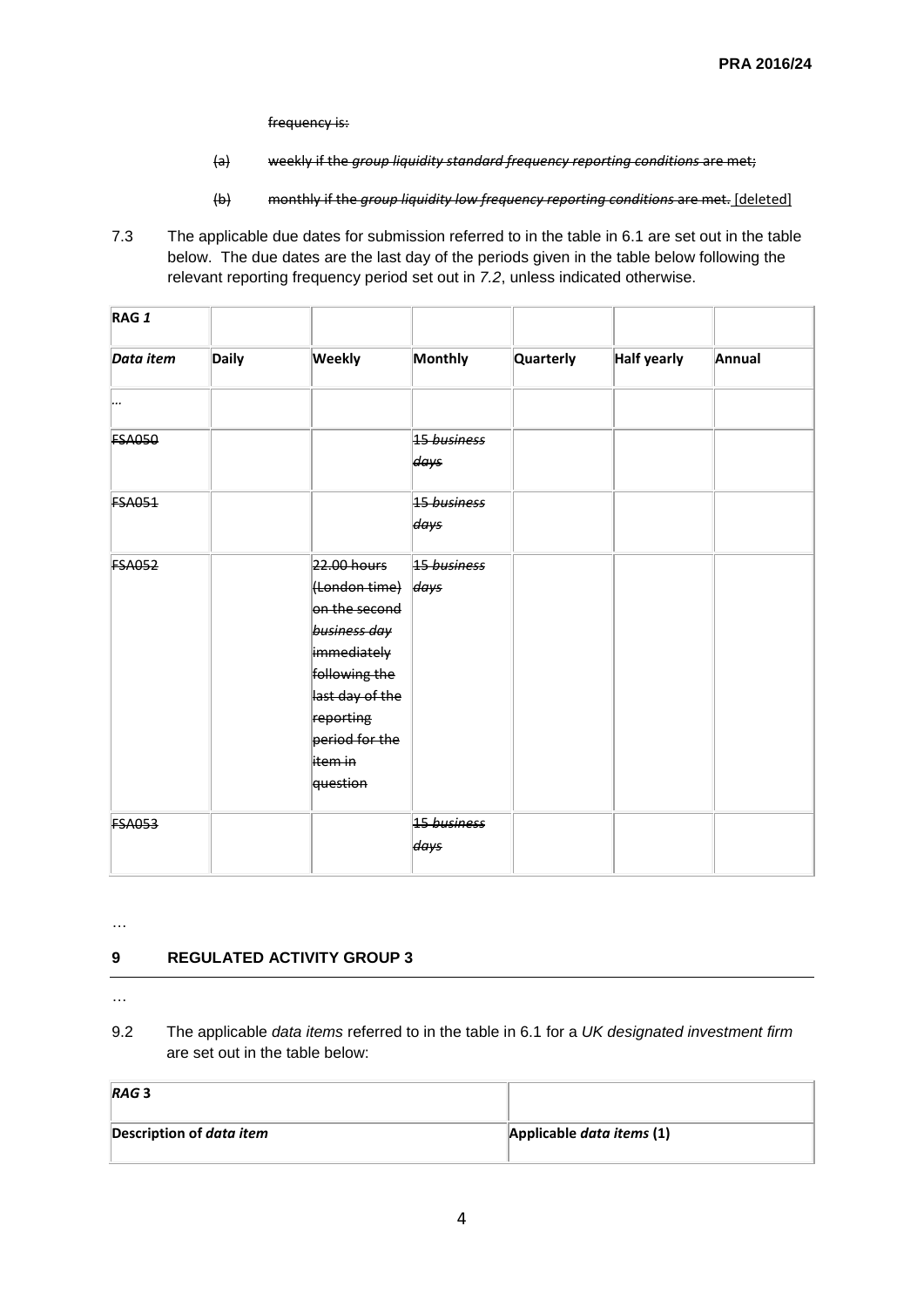| RAG <sub>3</sub>                              |                              |
|-----------------------------------------------|------------------------------|
| Description of <i>data item</i>               | Applicable data items (1)    |
|                                               |                              |
| <b>Liquidity Buffer Qualifying Securities</b> | FSA050 ((10), (12) and (13)) |
| <b>Funding Concentration</b>                  | FSA051 ((10), (12) and (13)  |
| Pricing data                                  | FSA052 ((10), (13) and (14)) |
| Retail and corporate funding                  | FSA053 ((10), (12) and (13)) |

- …
- (10) A *firm* must complete this item separately on each of the following bases that are applicable.
	- (a) It must complete it on an individual basis unless it is a *group liquidity reporting firm* in a *UK DLG by modification*. Therefore even if it has an *individual consolidation permission* it must complete the item on an unconsolidated basis by reference to the *firm* alone.
	- (b) If it is a *group liquidity reporting firm* in a *UK DLG by modification*, it must complete the item on the basis of that group.[deleted]
	- …
- $(12)$   $(11)$  applies, except that sub paragraphs  $(c)$ ,  $(d)$  and  $(e)$  do not apply, meaning that *material currencies* must not be recorded separately. [deleted]
	- …
- (14) This *data item* must be reported only in the currencies named in FSA052, so that liabilities in GBP are reported in GBP in rows 1 to 4, those in USD are reported in USD in rows 5 to 8, and those in Euro are reported in Euro in rows 9 to 12. Liabilities in other currencies are not to be reported. [deleted]

…

9.3 The applicable reporting frequencies for submission of *data items* and periods referred to in 9.2 are set out in the table below. Reporting frequencies are calculated from a *firm's accounting reference date*, unless indicated otherwise.

| RAG <sub>3</sub> |                            |
|------------------|----------------------------|
| Data item        | <b>Reporting frequency</b> |
| $\cdots$         |                            |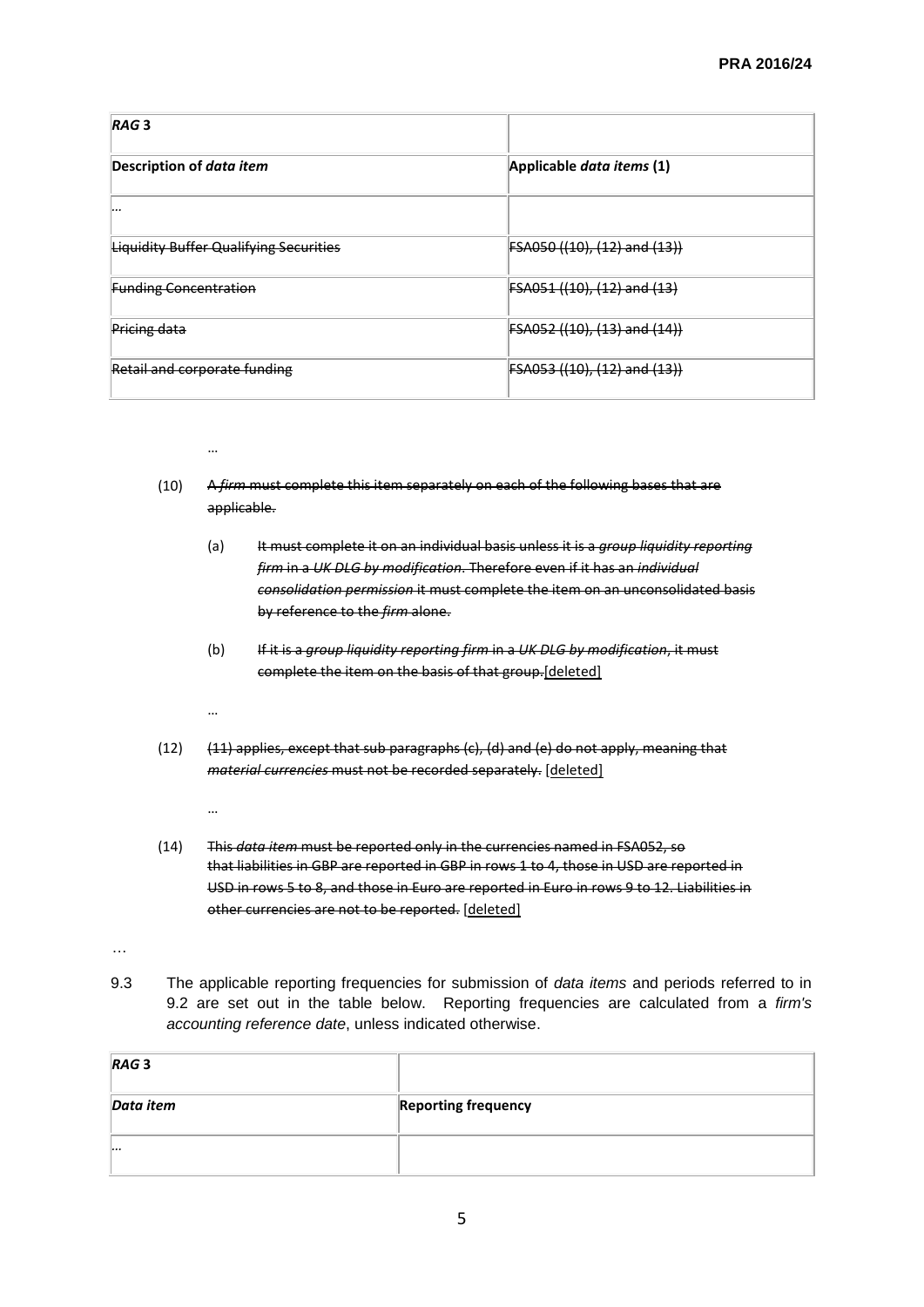| RAG <sub>3</sub> |                                     |
|------------------|-------------------------------------|
| Data item        | <b>Reporting frequency</b>          |
| <b>FSA050</b>    | Monthly (1)                         |
| <b>FSA051</b>    | Monthly (1)                         |
| <b>FSA502</b>    | Weekly or monthly $((1)$ and $(4))$ |
| <b>FSA053</b>    | Quarterly (1)                       |

- …
- (4) If the report is on an individual basis the reporting frequency is:
	- (a) Weekly if the *firm* is a *standard frequency liquidity reporting firm*; and
	- (b) Monthly if the *firm* is a *low frequency liquidity reporting firm*. [deleted]
- 9.4 The applicable due dates for submission referred to in the table in 6.1 are set out in the table below. The due dates are the last day of the periods given in the table below following the relevant reporting frequency period set out in 9.3, unless indicated otherwise.

| RAG <sub>3</sub> |                                                                                                                                                                      |                     |                     |                    |  |
|------------------|----------------------------------------------------------------------------------------------------------------------------------------------------------------------|---------------------|---------------------|--------------------|--|
| Data item Daily  | <b>Weekly</b>                                                                                                                                                        | Monthly             | Quarterly           | Half yearly Annual |  |
|                  |                                                                                                                                                                      |                     |                     |                    |  |
| <b>FSA050</b>    |                                                                                                                                                                      | 15 business<br>days |                     |                    |  |
| <b>FSA051</b>    |                                                                                                                                                                      | 15 business<br>days |                     |                    |  |
| <b>FSA052</b>    | 22.00 hours (London 15 business<br>time) on the business days<br>day immediately<br>following the last day<br>of the reporting<br>period for the item in<br>question |                     |                     |                    |  |
| <b>FSA053</b>    |                                                                                                                                                                      |                     | 15 business<br>days |                    |  |

…